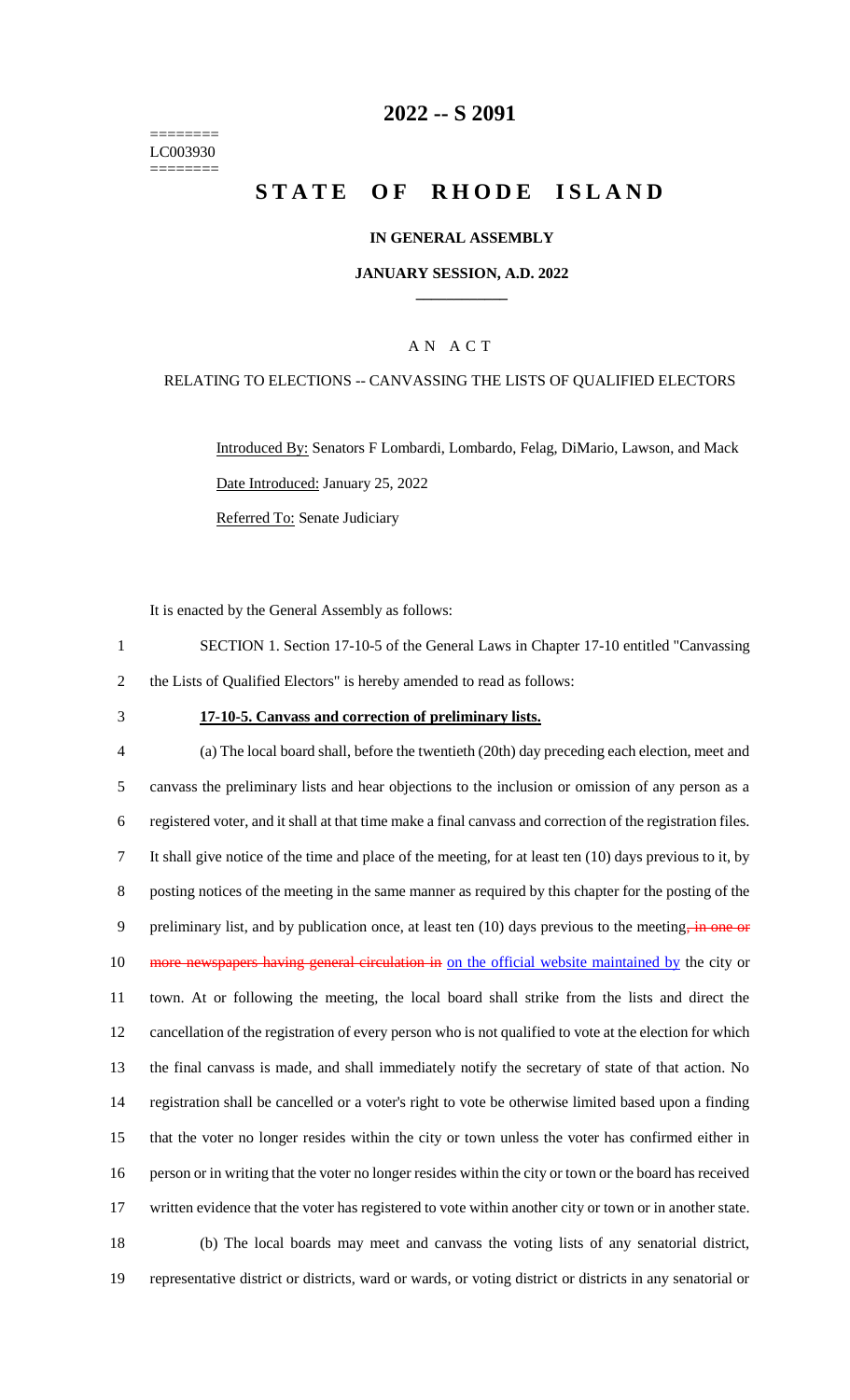- 1 representative district, ward, or voting district, or at their office or other previously designated
- 2 place, at any other convenient time or times, on the same day or different days, not inconsistent
- 3 with the provisions of this chapter.
- 4 SECTION 2. This act shall take effect upon passage.

======== LC003930  $=$